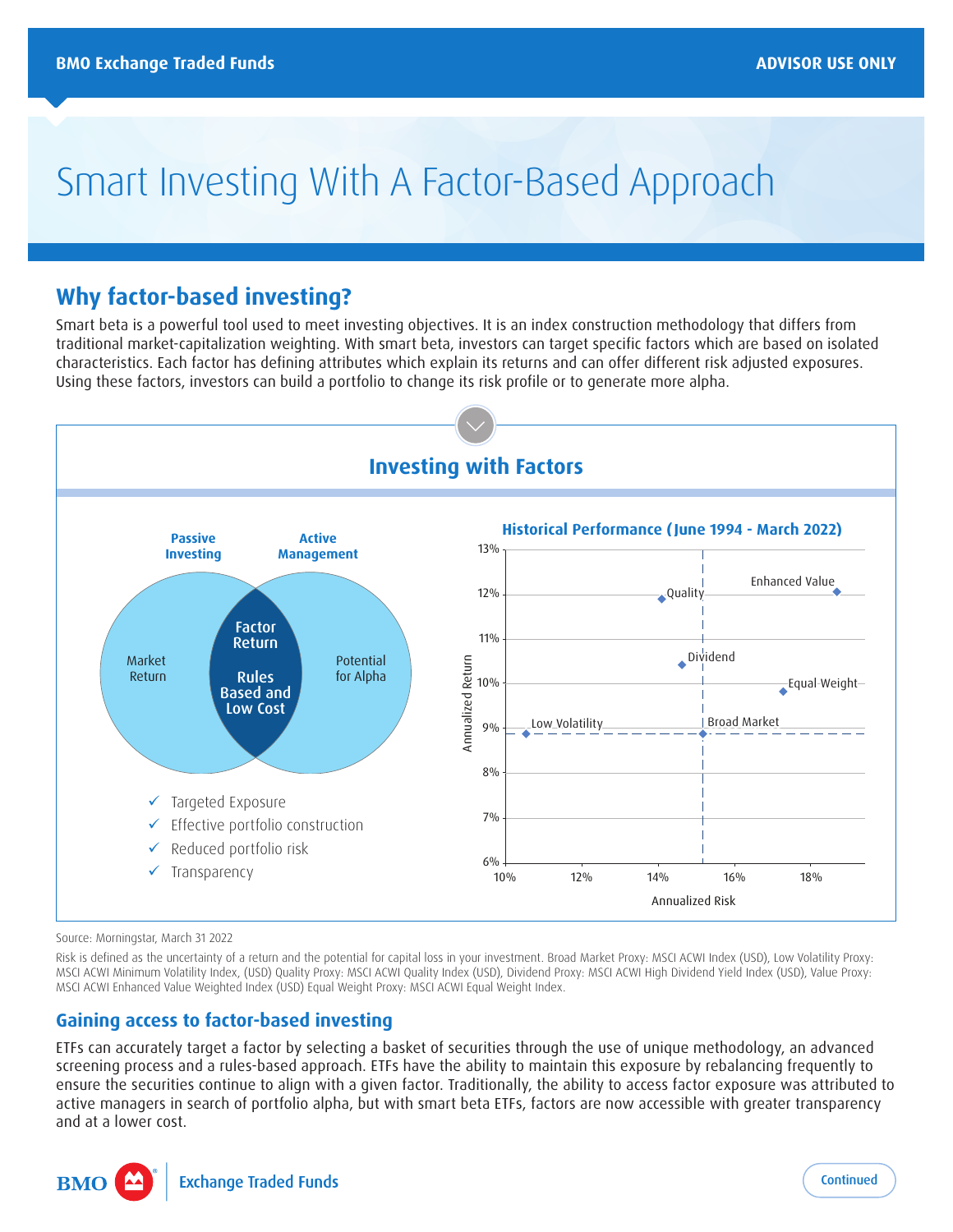#### **What considerations should factor-investors make?**

When determining which factor to invest in, an investor should make several key considerations:

1) Risk appetite

- 3) Correlations between factors
	- 4) Geographic exposure

2) Economic cycle

#### **Market risk, market volatility, and returns:**

Factors, like all investments, exist on a risk-reward spectrum. Some factors, such as value, provide much greater potential for returns, yet are often characterized as having greater volatility than the broad market. Other factors such as low volatility, carry significantly less market risk. Depending on an investor's financial goals and market outlook they can choose to tilt their portfolios towards a factor to decrease market risk, generate alpha, or both.

#### **Risk Metrics by Factor – 3 year average**

| <b>Factor</b> | <b>MSCI World</b> | Low Volatility | <b>Dividend</b> | Quality |      | <b>Enhanced Value</b> Equal Weighted |
|---------------|-------------------|----------------|-----------------|---------|------|--------------------------------------|
| Sharp Ratio   | 0.40              | 0.56           | 0.43            | 0.57    | 0.39 | 0.45                                 |
| Sortino Ratio | 0.57              | 0.86           | 0.60            | 0.86    | 0.55 | 0.63                                 |
| <b>Beta</b>   | 1.00              | 0.62           | 0.87            | 0.90    | 1.02 | 0.82                                 |

Source: MSCI Inc. Risk and return data annualized for the January 1st 2001 to March 31st 2022 period. Source: Morningstar Inc, 10 year sortino.

### **Portfolio Statistics**

| <b>Index Name</b> | <b>Yield</b> | P/BV | P/E Fwd | <b>EPS Growth</b> |
|-------------------|--------------|------|---------|-------------------|
| MSCI World Index  | 1.84         | 3.16 | 17.69   | 11.76             |
| Enhanced Value    | 3.07         | 1.46 | 11.04   | 11.02             |
| Quality           | 1.50         | 7.57 | 21.36   | 13.36             |
| Equal Weighted    | 2.17         | 2.06 | 16.16   | 9.44              |
| Dividend          | 3.52         | 2.68 | 13.61   | 6.46              |
| Low Volatility    | 1.97         | 3.71 | 19.94   | 9.76              |

Source: MSCI Inc., March 31, 2022. All factor returns gross and in CAD. Valuation ratios as of March 31, 2022.

Broad Market Proxy: MSCI World Index (CAD), Low Volatility Proxy: MSCI World Minimum Volatility Index, (CAD) Quality Proxy: MSCI World Quality Index (CAD), Dividend Proxy: MSCI World High Dividend Yield Index (CAD), Value Proxy: MSCI ACWI World Value Weighted Index (CAD).

#### **Factor rotation and the economic cycle:**

Not all factors have the same macroeconomic drivers, and therefore some factors will outperform others based on inflation, the interest rate environment, and the economic cycle. Rotating into and out of factors to align with the current economic cycle can be a profitable strategy.

#### **Factor performance based on economic regimes**



Source: MSCI Inc.

Average Monthly Gross Active Returns relative to MSCI World from December 1975 to October 2021.

Broad Market Proxy: MSCI ACWI Index (USD), Low Volatility Proxy: MSCI ACWI Minimum Volatility Index, (USD) Quality Proxy: MSCI ACWI Quality Index (USD), Dividend Proxy: MSCI ACWI High Dividend Yield Index (USD), Value Proxy: MSCI ACWI Enhanced Value Weighted Index (USD).

\* Based on official MSCI Minimum Volatility Index Levels from May 1988; Low Volatility Tilt Index prior to that.

† Based on MSCI Enhanced Value lndex methodology. Prior to 1997, cash earnings, to price is used in place of CFO/EV. Before 1994, sector definitions are extended by mapping the Barra model industry classification to the GICS sectors.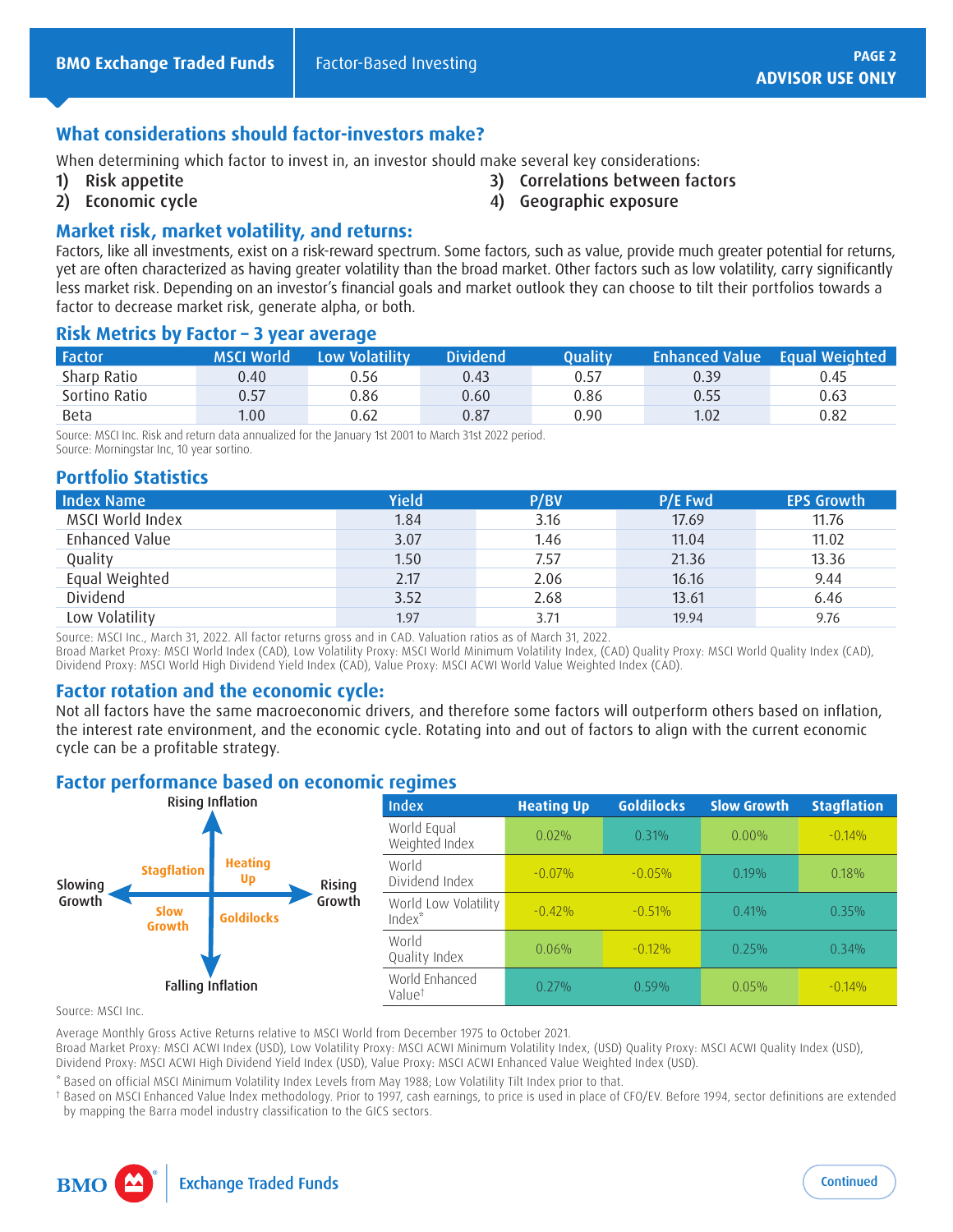# **Annual Returns by Factor**

| 2013                      | 2014                      | 2015                        | 2016                      | 2017                      | 2018                         | 2019                      | 2020                        | 2021                      | 2022 (YTD)                   |
|---------------------------|---------------------------|-----------------------------|---------------------------|---------------------------|------------------------------|---------------------------|-----------------------------|---------------------------|------------------------------|
| Enhanced<br>Value<br>42.3 | Enhanced<br>Value<br>17.0 | Quality<br>6.5              | <b>Dividend</b><br>15.1   | Quality<br>25.3           | Low<br>Volatility 0.9        | Quality<br>38.4           | Quality<br>22.3             | Enhanced<br>Value<br>29.2 | Enhanced<br>Value<br>$-4.04$ |
| Equal<br>Weight<br>35.3   | Low<br>Volatility<br>15.8 | Low<br>Volatility<br>4.9    | Enhanced<br>Value<br>15.0 | Enhanced<br>Value<br>21.3 | Quality<br>$-3.1$            | <b>USA</b><br>30.9        | <b>USA</b><br>20.7          | Quality<br>27.6           | <b>Dividend</b><br>$-4.04$   |
| Quality<br>32.8           | <b>Dividend</b><br>13.8   | <b>USA</b><br>0.7           | Equal<br>Weight<br>13.6   | <b>USA</b><br>21.2        | <b>Dividend</b><br>$-3.2$    | Equal<br>Weight<br>29.3   | Equal<br>Weight<br>14.6     | <b>USA</b><br>26.45       | Equal<br>Weight<br>$-7.07$   |
| <b>USA</b><br>31.8        | Equal<br>Weight 12.7      | <b>Dividend</b><br>$-0.3$   | <b>USA</b><br>10.9        | Equal<br>Weight<br>18.6   | <b>USA</b><br>$-5.0$         | Low<br>Volatility<br>27.1 | Low<br>Volatilty<br>5.1     | Equal<br>Weight<br>25.13  | <b>USA</b><br>$-8.49$        |
| <b>Dividend</b><br>27.7   | <b>USA</b><br>12.7        | Equal<br>Weight<br>$-3.0$   | Low<br>Volatility<br>9.8  | <b>Dividend</b><br>18.4   | Equal<br>Weight<br>$-8.5$    | Enhanced<br>Value<br>26.5 | <b>Dividend</b><br>0.6      | <b>Dividend</b><br>21.93  | Low<br>Vol<br>$-8.83$        |
| Low<br>Volatility<br>24.4 | Quality<br>11.2           | Enhanced<br>Value<br>$-7.0$ | Quality<br>7.3            | Low<br>Volatility<br>18.4 | Enhanced<br>Value<br>$-11.7$ | <b>Dividend</b><br>21.3   | Enhanced<br>Value<br>$-1.1$ | Low<br>Volatilty<br>20.43 | Quality<br>$-12.26$          |

Source: Morning Star, February 28, 2022

#### **Factor Correlations**

Each factor has a varying degree of correlation with other factors. One approach would be to combine highly correlated factors to magnify potential returns or pair negatively correlated factors to provide a diversifying benefit.

# **Correlation Matrix**

| <b>Security</b> | <b>MSCI World</b> |      | Low Volatility Enhanced Value | Quality                  | <b>Dividend</b>          | <b>Equal Weighted</b>    |
|-----------------|-------------------|------|-------------------------------|--------------------------|--------------------------|--------------------------|
| MSCI World      | 1.00              | ۰    | $\overline{\phantom{a}}$      | $\overline{\phantom{0}}$ | $\overline{\phantom{a}}$ | $\overline{\phantom{0}}$ |
| Low Volatility  | 0.93              | 1.00 | $\overline{\phantom{a}}$      | $\overline{\phantom{a}}$ | $\overline{\phantom{a}}$ | $\sim$                   |
| Enhanced Value  | 0.97              | 0.92 | 1.00                          |                          | $\overline{\phantom{a}}$ | $\overline{\phantom{0}}$ |
| Quality         | 0.96              | 0.93 | 0.92                          | 1.00                     | $\overline{\phantom{a}}$ | $\overline{\phantom{0}}$ |
| Dividend        | 0.95              | 0.86 | 0.89                          | 0.94                     | 1.00                     | $\sim$                   |
| Equal Weighted  | 0.98              | 0.91 | 0.93                          | 0.95                     | 0.97                     | 1.00                     |

Source: MSCI World factor index, based on monthly returns for the November 1, 2018 – March 19, 2019 period.

#### **BMO ETFs Factor Exposures:**

- 1) Low Volatility
- 2) Dividend
- 3) Quality

**BM** 

- 4) Equal Weighted
- 5) Enhanced Value

BMO ETFs has been deliberate in our approach when selecting which factors to provide to investors and which methodology to apply when constructing a factor-based ETF. We have selectively chosen factors that make sense based on market outlook and investor demand, and have used enhanced portfolio construction to make accessing these factors efficient and affordable for investors.